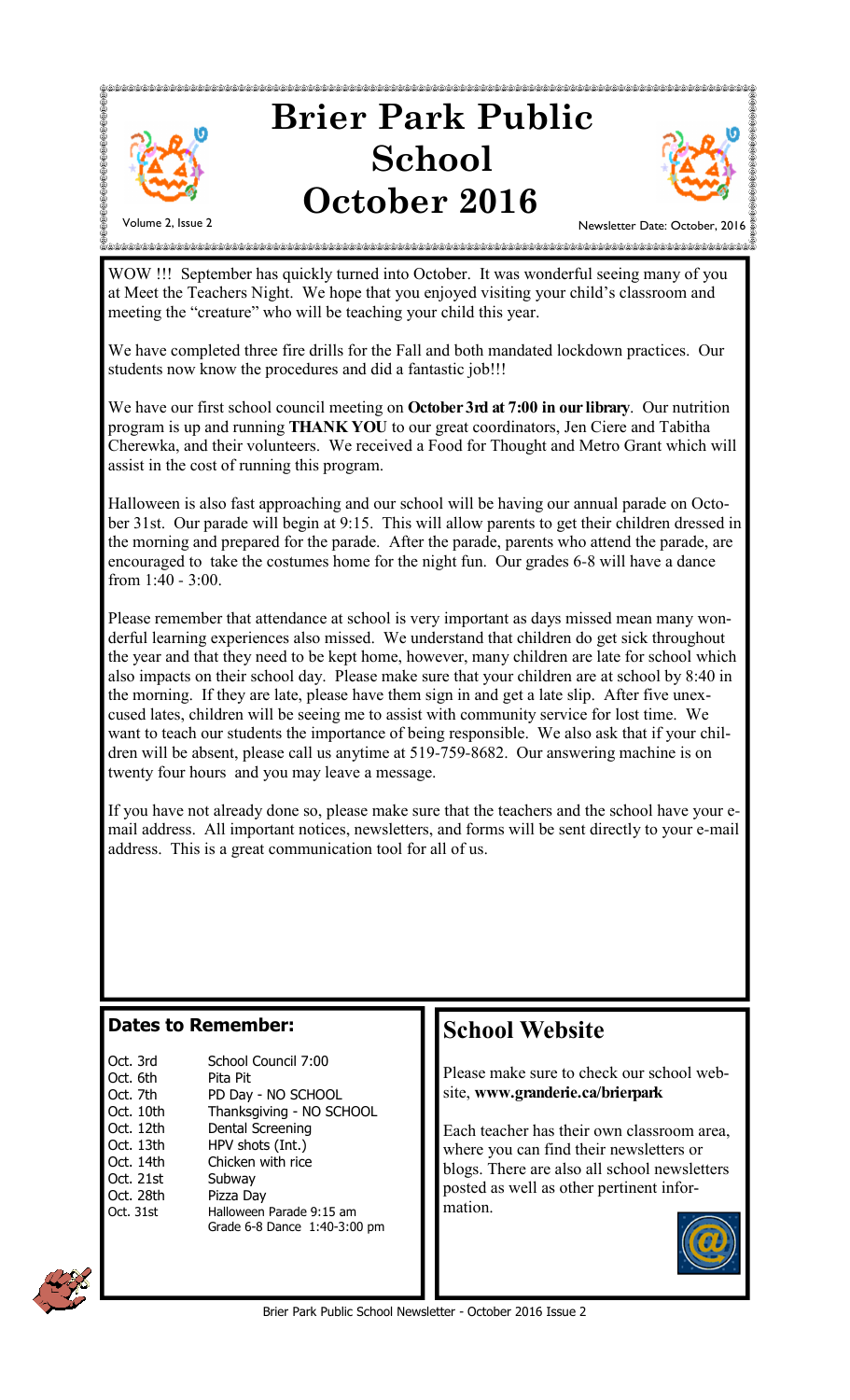## **Staff Parking and Front Entrance**

Some parents continue to use the two parking lots in front of the school. The front lot with the roundabout is designated **only** for our Kindergarten parents. It is a five minute maximum drop-off and pick-up zone. The lot to the side of the school is **Staff Parking Only**. The parking lots become congested and we ask that you do not drop off in the roundabout unless you are a Kindergarten parent.



Student **drop off and pick up** are at the **Ravenwood parking lot**. There is a paved path to this parking lot to/from the school for students and parents to use.

Please assist us in using appropriate drop off and pick up areas. This allows us to maintain a safe school zone, with less congestion. Please assist us in this matter as our goal is student safety first and foremost.

## **Lockdown and Fire Drills**

Every year, schools are required to do a number of fire drills and lockdown practices.

We have had two lockdown practices this year and we encourage parents to continue to talk to their children about this. It's important for children to understand that lockdowns take place for a variety of reasons: intruder, unsafe student behaviour in the school, a situation taking place in the school neighbourhood. It's also important for students to know that these lockdowns are in place to keep the children safe.

We also have three fire drills in the Fall and three in the Spring. Students have been advised where they need to exit as well as their alternate exits in the school.

As part of your parent talk, ask the children to explain to you the procedures. This is not only good practice for them but also a great way to relieve some of the

anxiety.



## **Nut Allergy Alert !!!**

Some students in our school have **severe allergies** to nut products that could cause death.



A plan is in place at the school to assist in case of an allergic reaction with the specific students.

We ask our school community for understanding that this matter is serious and ask that you refrain from sending nut products to school with your children.

#### **Setting a New Direction in Grand Erie**

Grand Erie trustees approved a new strategic direction to guide the work we are doing.

In the centre of this 2016-2020 Multi-Year Plan is **SUC-CESS for Every Student.**

We will achieve this through a focus on students and staff in a culture of high expectations.

The indicators that will support our goal include Achievement, Well-Being, Equity, Environment, Technology and Community.

For more information, visit www.granderie.ca/board/multiyear-plan

## **From School Council**

Please join us at our next School Council meeting on October 3rd at 7:00 !

We are looking forward to a great year at Brier Park. Daycare is provided and we invite everyone to join us.

### **All parents are welcome !!!**

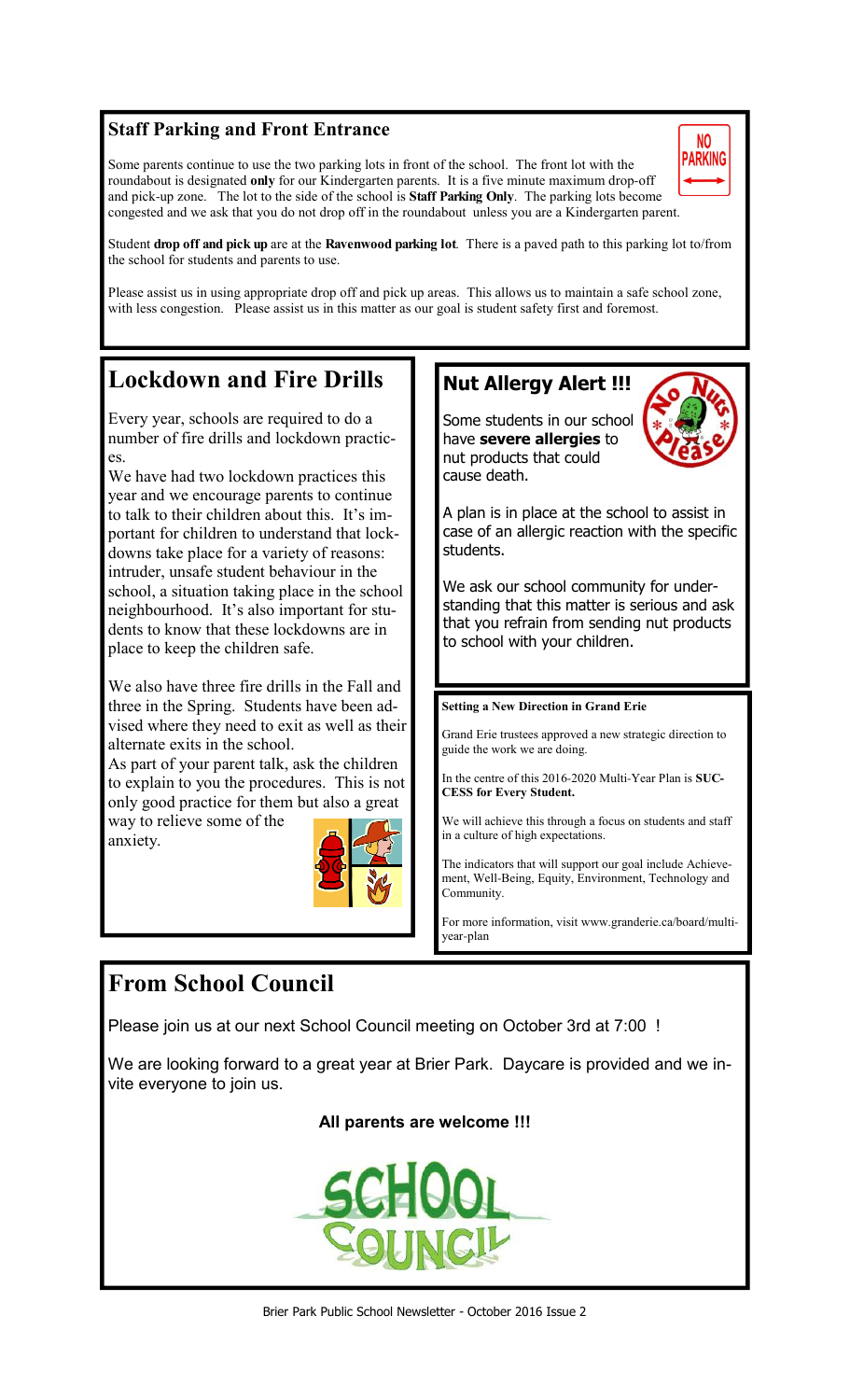#### **Reminders about Student Assessment, Evaluation and Reporting**

The Ministry of Education has published a new document entitled Growing Success which outlines procedures and practices related to student assessment, evaluation, and reporting. Growing Success is intended to guide the collection of meaningful information that will help inform instructional decisions and promote student engagement while improving student learning. Parents have an important role to play in supporting student learning and therefore need to be fully informed about students' progress.

- ♦ Learning Skills have been reduced to 6, Responsibility, Organization, Independent Work, Collaboration, Initiative and Self-Regulation. These now appear on the 1<sup>st</sup> page of the report card. An example of the descriptors for the Learning Skills is included for information.
- To ensure equity for all students, major assignments for evaluation and tests are to be completed under the supervision of the teacher. Therefore, work done at home may not be used for evaluation purposes.
- There will be an Elementary Progress Report Card that will come home the week of November 9th, Grades 1-8. The purpose of this Progress Report is to show development of the students' learning skills and work habits (Excellent, Good, Satisfactory or Needs Improvement), as well as a student's general academic progress ( Progressing with Difficulty, Progressing Well, Progressing Very Well) in the fall of the school year.
- There will be a formal interview on November 17th at night from 3:00 8:00 and November 18th in the morning from 8:00 - 12:00.
- There will be two Elementary Provincial Report Cards, Grades 1-8, sent home at the end of January and the end of June. Interviews will only be scheduled if needed due to academic or behavioural concerns.

#### **Work Habits - Sample Behaviours that will appear on the Progress Report**

| Responsibility   | The student:<br>• fulfils responsibilities and commitments within the learning environment;<br>• completes and submits class work, homework, and assignments according<br>to agreed-upon timelines;<br>• takes responsibility for and manages own behaviour.                                                                          |  |
|------------------|---------------------------------------------------------------------------------------------------------------------------------------------------------------------------------------------------------------------------------------------------------------------------------------------------------------------------------------|--|
| Organization     | The student:<br>• devises and follows a plan and process for completing work and tasks;<br>• establishes priorities and manages time to complete tasks and achieve goals;<br>· identifies, gathers, evaluates, and uses information, technology, and resources<br>to complete tasks                                                   |  |
| Independent Work | The student:<br>• independently monitors, assesses, and revises plans to complete tasks and<br>meet goals;<br>· uses class time appropriately to complete tasks;<br>• follows instructions with minimal supervision.                                                                                                                  |  |
| Collaboration    | The student:<br>• accepts various roles and an equitable share of work in a group;<br>• responds positively to the ideas, opinions, values, and traditions of others;<br>• works with others to resolve conflicts and build consensus to achieve group goals;                                                                         |  |
| Initiative       | The student:<br>. looks for and acts on new ideas and opportunities for learning;<br>• demonstrates the capacity for innovation and a willingness to take risks;<br>· demonstrates curiosity and interest in learning;<br>• approaches new tasks with a positive attitude;                                                            |  |
| Self-Regulation  | The student:<br>• sets own individual goals and monitors progress towards achieving them;<br>· seeks clarification or assistance when needed;<br>• assesses and reflects critically on own strengths, needs, and interests;<br>· identifies learning opportunities, choices, and strategies to meet personal needs and achieve goals. |  |